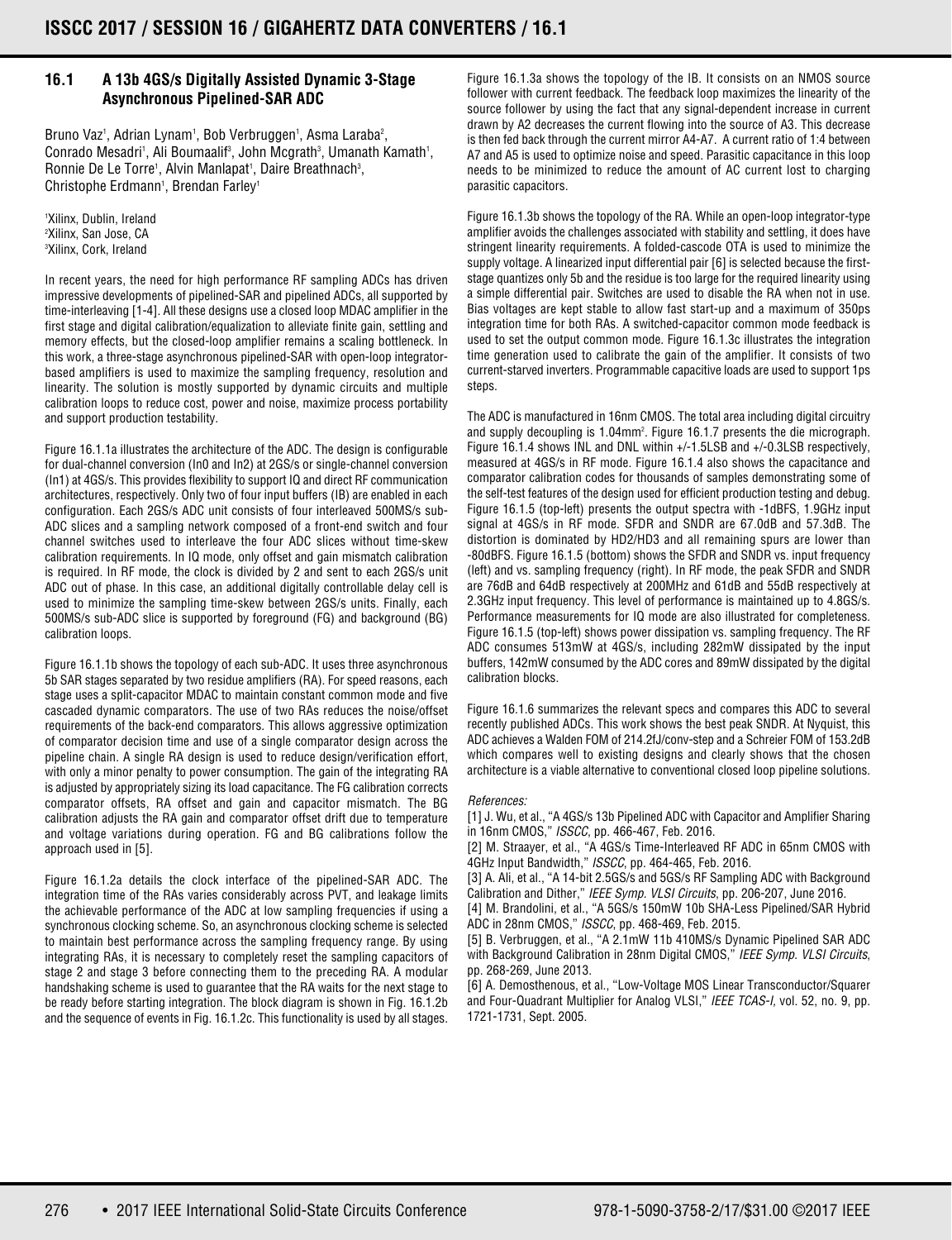



 $4x$ 

13

300

60.0

 $56.0$ 

68.0

145.5

154.2

 $0.34$ 

 $16x$ 

2200

61.0

 $55.5$ 

64.0

1130.0

145.1

 $12.0$ 

 $2x$ 

 $14$ 

2300

63.0

 $58.0$ 

70.0

708.7

148.4

 $14.4$ 

 $2x + 8x$ 

 $10$ 

150

57.0

 $52.2$ 

58.5

90.1

154.4

 $0.45$ 

 $8x$ 

13

513

63.8

 $57.3$ 

67.0

214.2

153.2

 $1.04$ 

Resolution (bits)

SNDR (dB) @ peak

SNDR (dB) @ Nyq.

SFDR (dB) @ Nyq

FoMwalden @ Nyq.

FoM<sub>Schreier</sub> @ Nyq

(fJ/conv-step)

Area (mm<sup>2</sup>)

 $(dB)$ 

Power (mW)

**16**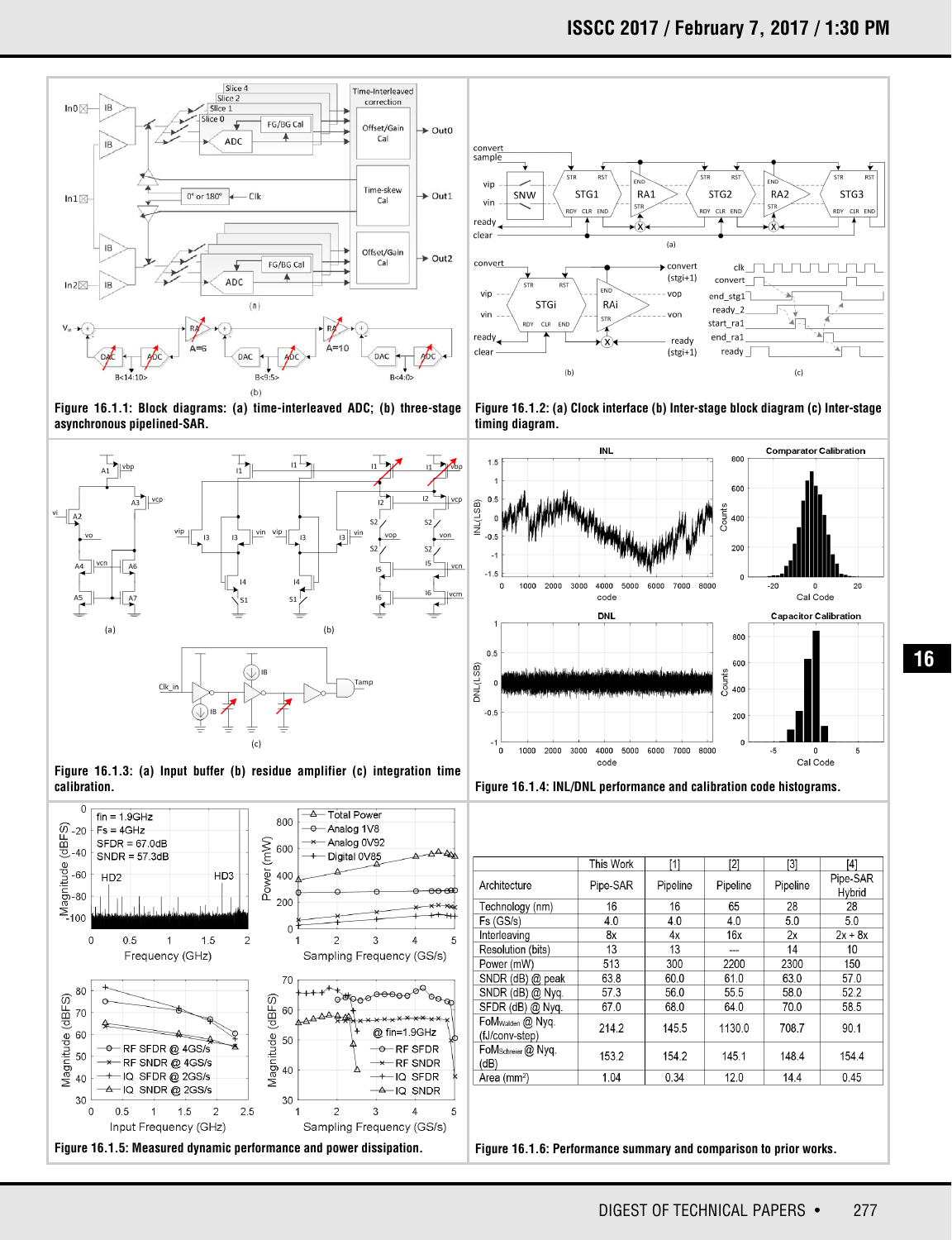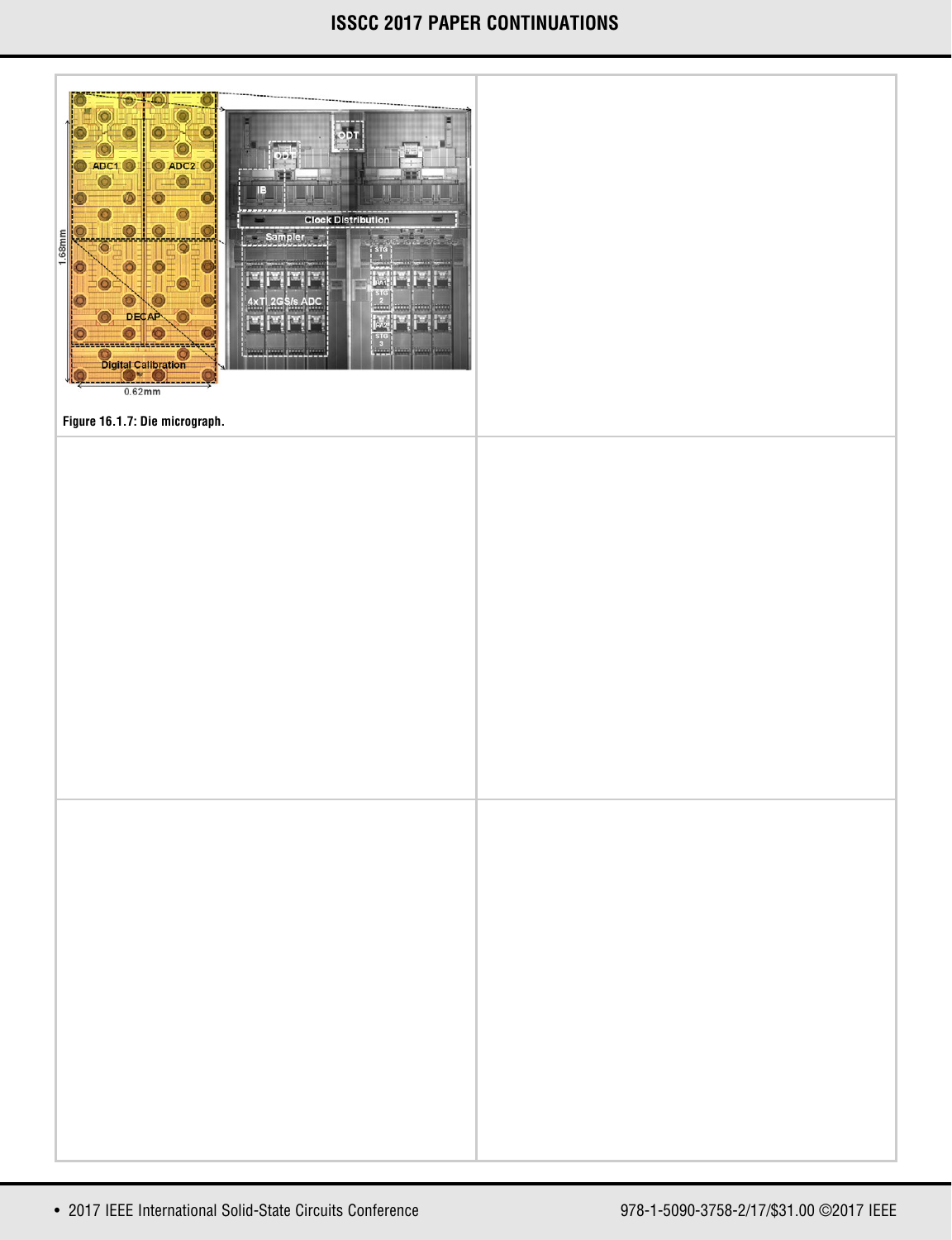# **16.3 A 330mW 14b 6.8GS/s Dual-Mode RF DAC in 16nm FinFET Achieving -70.8dBc ACPR in a 20MHz Channel at 5.2GHz**

Christophe Erdmann, Edward Cullen, Damien Brouard, Roberto Pelliconi, Bob Verbruggen, John Mcgrath, Diarmuid Collins, Marites De La Torre, Pierrick Gay, Patrick Lynch, Peng Lim, Anthony Collins, Brendan Farley

## Xilinx, Dublin, Ireland

Direct-RF synthesis has gained increasing attention in recent years [1] [2] as it simplifies the transmitter system by eliminating the intermediate frequency stage. It also offers the opportunity to address the extensive range of cellular bands with the same architecture and building blocks. Direct synthesis of carriers in the 5 to 6GHz unlicenced bands remains a challenge for RF-DACs operating in the  $1<sup>st</sup>$ Nyquist band, as sampling rates in excess of 12GS/s are required. A more power efficient way to synthesize directly these frequencies is to use wideband mixing-DACs, which increase the output power in the  $2^{nd}$  and  $3^{rd}$  Nyquist bands [3]. In [3] the mixing is done using the quad-switch configuration, which doubles the number of switches and drivers, directly impacting the overall DAC width. In [4] the mixer is inserted in-line between the current cell switch and the output cascode, which requires additional headroom in the output stage. Both implementations impact the overall performance and power of the DAC even when the mixing operation is not used.

This work presents an alternative implementation of the mixing-DAC using the traditional current switching cell. The mixing is realized in the data path, enabling full utilization of the DAC analog bandwidth across  $1<sup>st</sup>$ ,  $2<sup>nd</sup>$  and  $3<sup>rd</sup>$  Nyquist zones without compromising performance. This dual-mode RF-DAC is manufactured in a 16nm FinFET process and demonstrates ACPR better than –70dBc in a 20MHz channel centered at 5.2GHz while dissipating a total power of 330mW including shared biasing, clock receiver and clock distribution.

Figure 16.3.1 depicts the overall architecture of the current-steering DAC. The incoming data is decoded to match the 6-8 unary-binary segmentation. The randomized unary and binary data are serialized at the output sample rate of the DAC using a 4:1 ratio. Dummy-data is generated in the next block, which ensures data-independent switching currents [5]. The data and dummy-data drive the main and dummy bit-slices made of 3 differential latches. The final latches implement an optional XOR mixing function between clock and data, and drive the current cells, which deliver an aggregate current of 20mA. The output current is carried to the 50Ω on-die termination through a 1.7nH shunt inductor, which pushes out the analog bandwidth by 55%.

The final differential latch needs to accomplish both the critical retiming of data in the normal mode and the XOR of data and clock in the mixing mode. In both modes variability of clock to output delay can significantly degrade high-frequency linearity and should thus be minimized. The chosen implementation of this mixing latch is shown in Fig. 16.3.2. In normal mode, switches marked S are closed and Smix switches are open. On the rising edge of the clock, switches S1 connect the complementary input to internal latch nodes INT+ and INT-, and through inverters I1 to the output. Simultaneously, switches S2 sample the inverted input on MEM+ and the input on MEM-. On the falling edge of the clock, switches S1 and S2 open and switches S3 and S4 close: S3 configures inverters I2 as a memory cell while S4 confirms the previously sampled value of INT+ and INT-. The mixing operation is similar except that, as Smix closes and S opens, nodes MEM+ and MEM- are charged to the input and inverted input respectively in the high clock phase. As a result, at the falling edge of the clock INT+ and INT- change polarity thus achieving the desired XOR operation. In normal mode the critical rising clock to output path only contains switches S1 and inverter I1. In mixing mode, S1 and I1 still determine rising clock to output delay but the falling clock to data delay is determined by S4 and I1. All of these transition times are only subject to variability of a switch and inverter, as is the case in a conventional differential latch. As a result, there is no penalty to timing variability due to implementation of the mixing mode. The few added inverters and switches outside of the critical timing paths do not meaningfully affect performance or power in 16nm technology.

The layout in the 16nm FinFET process is critical in order to achieve high performance. The final retiming cell and the current-steering cell metals are implemented to ensure metal mask misalignments, introduced by double patterning, do not add timing mismatch between the complementary paths of each cell and between cells. Star routing is used in power and ground grids of the data and the dummy-data paths to ensure matched voltage drop. The clock tree is implemented using a common buffer driving local buffers shared between pairs of cells in order to achieve the lowest time skew mismatch while still meeting electro-migration rules on all metals. The device finger-count in the unary currentsteering cell is chosen to allow optimal scaling of the three MSB binaries. However, the five LSB binaries use smaller finger widths, which results in imperfect binary weighting of the charge injection when switching. The scaling of the metallisation is also done to attain the required time skew alignment and meet the required NSD. The current source is sized to achieve 12b matching, which also allowed the desired flicker noise performance to be achieved despite the degradation of this parameter in FinFET devices.

All presented measurements are carried out with the sampling frequency of the DAC set to 6881.28MS/s and the internal full-scale current set to 20mA. No correction for insertion loss of the test setup has been made, which is estimated at 2.6dB at 5.2GHz. Figure 16.3.3 illustrates the measured output of the DAC in both normal and mixing mode when driven by broadband noise data. The

frequency response shows  $\frac{\sin(\frac{\pi f}{f s})}{(\frac{\pi f}{f s})}$  dependency in normal mode and  $\frac{\sin^2(\frac{\pi f}{2f s})}{(\frac{\pi f}{2f s})}$ 

in mixing mode, as expected. Insertion loss and impedance mismatch further modify the transfer functions. The output power is maximized in normal mode when operating in the  $1<sup>st</sup>$  Nyquist band while the mixing mode gives higher output power when synthesizing frequencies in the 2<sup>nd</sup> and 3<sup>rd</sup> Nyquist bands. Figure 16.3.4 (top) shows the measured ACPR in a 20MHz channel synthesized at 5.2GHz in both modes. In mixing mode, the ACPR and NSD are –70.8dBc and –160.2dBm/Hz respectively and the output power is increased by 8dBm compared to normal mode. In this configuration, the total measured power consumption is 330mW, which includes all blocks depicted in Fig. 16.3.1. Figure 16.3.4 (bottom) illustrates the full Nyquist spectrum of the DAC in mixing mode when generating a 2-tone signal at 5.2GHz. IM3, SFDR and output power as a function of output frequency are reported in Fig. 16.3.5. In normal mode, IM3 and SFDR are better than  $-71$ dBc and 62dBc respectively over the full  $1$ <sup>st</sup> Nyquist band. In mixing mode, IM3 and SFDR are better than –65dBc and 59dBc respectively over the full 2<sup>nd</sup> Nyquist band. Finally, Fig. 16.3.6 summarizes the performance of the RF-DAC and shows a comparison with prior art.

### *References:*

[1] G. Engel, et al., "A 16-bit 10Gsps current steering RF DAC in 65nm CMOS achieving 65dBc ACLR multi-carrier performance at 4.5GHz Fout," *IEEE Symp. VLSI Circuits*, June 2015.

[2] V. Ravinuthula, et al., "A 14-bit 8.9GS/s RF DAC in 40nm CMOS achieving >71dBc LTE ACPR at 2.9GHz", *IEEE Symp. VLSI Circuits*, June 2016.

[3] G. Engel, et al., "A 14b 3/6GHz current-steering RF DAC in 0.18μm CMOS with 66dB ACLR at 2.9GHz", *ISSCC*, pp. 458–460, Feb. 2012.

[4] E. Bechthum, et al., "A Wideband RF Mixing-DAC Achieving IMD < -82 dBc Up to 1.9 GHz", *IEEE JSSC*, vol. 51, no. 6, pp. 1374-1384, June 2016.

[5] S. Spiridon, et al., "A linearity improvement technique for overcoming signaldependent induced switching time mismatch in DAC-Based transmitters", *ESSCIRC*, pp. 347-347c, Sept. 2015.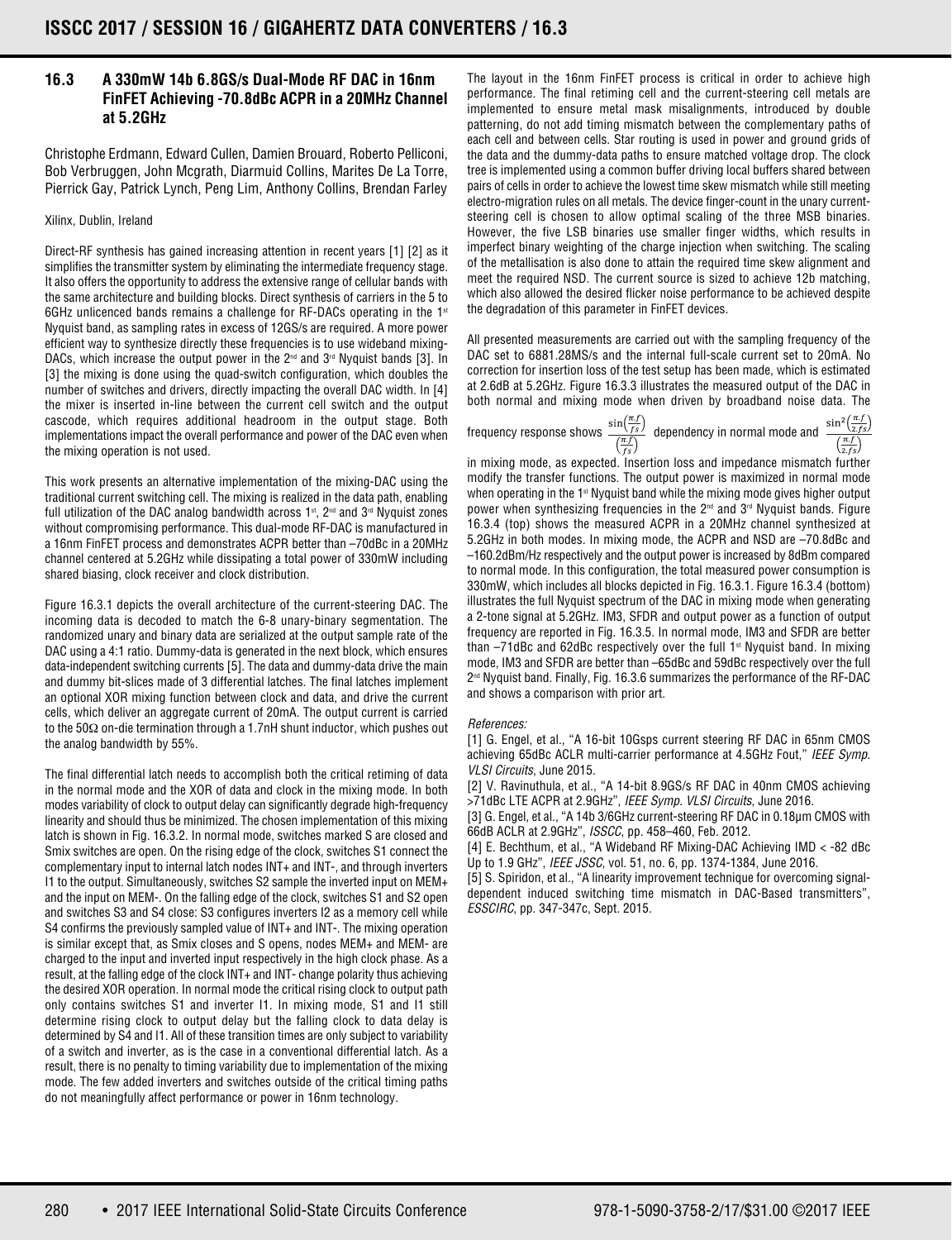# **ISSCC 2017 / February 7, 2017 / 2:30 PM**